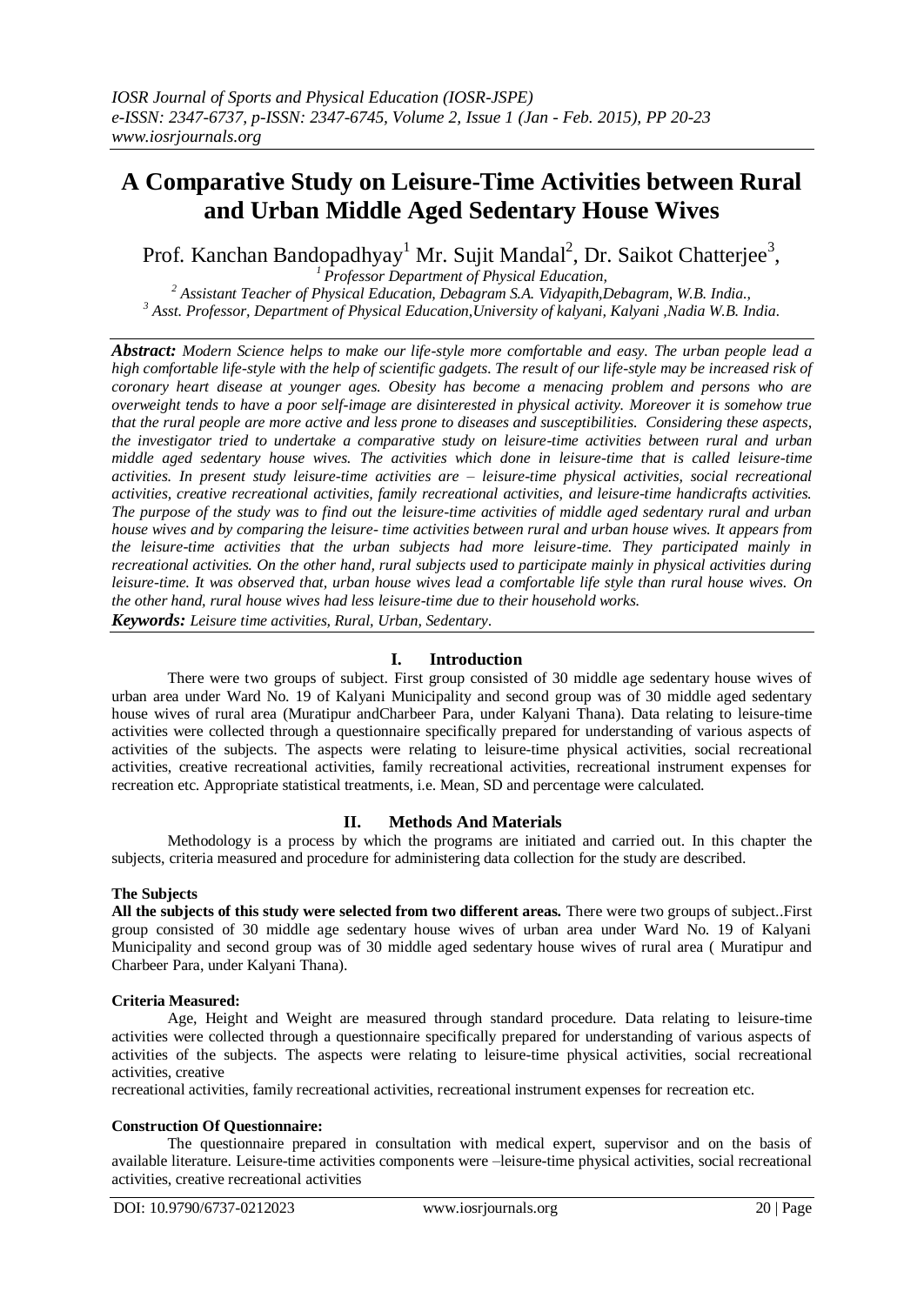Procedure for Administering Data Collection:

All the subjects were gathered in a place. After proper instruction question was given to all of them. Then the respondent filled up the questionnaire.

| <b>Result And Discussion</b><br>Ш. |                  |                                                                       |                  |  |  |
|------------------------------------|------------------|-----------------------------------------------------------------------|------------------|--|--|
|                                    |                  | . Table No. 1 : Mean and SD of Age, Height and Weight of Two Settings |                  |  |  |
| No. of Subject                     | Age (years)      | Height (cm.)                                                          | Weight (kg.)     |  |  |
| Rural $(N = 30)$                   | $47.80 \pm 3.78$ | $147.13 + 4.80$                                                       | $48.80 \pm 7.28$ |  |  |
| Urban $(N = 30)$                   | $48.73 \pm 3.44$ | $151.50 \pm 5.81$                                                     | $60.27 \pm 7.10$ |  |  |

From Table – 1, we came to know about the personal data of the subjects. It appeared that the rural subjects have their Mean and SD age, height and weight as  $47.80 \pm 3.78$ ,  $147.13 \pm 4.80$  and  $48.80 \pm 7.28$ respectively such as urban subjects have their Mean and SD age, height and weight were  $48.73 \pm 3.44$ , 151.50  $\pm$ 5.81 and  $60.27 \pm 7.10$  respectively.

#### **Leisure-time Activities**

The relevant data related to leisure-time activities are presented below.

| Table No. 2 : Percentages of Leisure-time Physical Activities of the Two Settings |
|-----------------------------------------------------------------------------------|
|-----------------------------------------------------------------------------------|

| <b>No. of Female Respondent</b> | Leisure-time Physical Activities with % |
|---------------------------------|-----------------------------------------|
| Rural Female $(N - 30)$         | Walking $-53.33$ , Yoga $-3.33$         |
| Urban Female $(N - 30)$         | Walking $-66.66$ , Yoga $-26.66$        |
|                                 |                                         |

It appears from the Table No. 2 that 53.33 percent of rural house wives took part in walking and 3.33 percent in Yoga as an exercise. On the other hand 66.66 percent of urban female participated in walking and 26.66 percent in yoga as a exercise.

| Table No. 3 : Percentages of Leisure-time Cultural Recreational Activities of the Two Settings |  |  |  |  |  |  |  |  |  |  |  |
|------------------------------------------------------------------------------------------------|--|--|--|--|--|--|--|--|--|--|--|
|------------------------------------------------------------------------------------------------|--|--|--|--|--|--|--|--|--|--|--|

| Female<br>of<br>No.     | <b>Active Recreational Activities with %</b> | <b>Passive Recreational Activities with %</b> |
|-------------------------|----------------------------------------------|-----------------------------------------------|
| <b>Respondent</b>       |                                              |                                               |
|                         | $Singing - 20$                               | Listening $Song - 16.66$                      |
| Rural Female $(N - 30)$ | Book / Newspaper Reading – 13.33             | Watching T. V. $-83.33$                       |
|                         | Drama – 0                                    | Watching Theatre $-0$                         |
|                         | $Singing - 23.33$                            | Listening Song $-53.33$                       |
| Urban Female $(N - 30)$ | Book / Newspaper Reading – 86.66             | Watching T. V. $-86.66$                       |
|                         | Drama $-6.66$                                | Watching Theatre $-16.66$                     |
|                         |                                              |                                               |

It appears from the Table No. 3 that 20 percent rural sedentary house wives used to sing songs 13.33 percent use to read books or newspaper as a active recreational activity. It also appears 23.33 percent of urban house wives used to sing songs 86.66 percent used to read books or newspaper and 6.66 percent took part in drama as active recreational activities. Among rural house wives 16.66 percent were used to listen song, 83.33 percent were fond of watching television as a passive leisure-time cultural activity. On the other hand 53.33 percent of urban house wives were used to listen song, 86.66 percent were fond of watching television and 16.66 percent were fond of watching theatre as a passive recreational activity.

|  |  |  | Table No. 4: Percentages of Leisure-time Creative Recreational Activities of Two Settings |  |  |
|--|--|--|-------------------------------------------------------------------------------------------|--|--|
|--|--|--|-------------------------------------------------------------------------------------------|--|--|

| <b>No. of Female Respondent</b> | <b>Leisure-time Creative Recreational Activities</b>    |
|---------------------------------|---------------------------------------------------------|
| Rural House wives $(N - 30)$    | Gardening $-3.33$ , Stitching $-13.33$ , Painting $-0$  |
| Urban House Wives $(N - 30)$    | Gardening $-46.66$ , Stitching $-50$ , Painting $-3.33$ |

It appears from Table No. 4 that 3.33 percent of rural sedentary house wives were fond of gardening, 13.33 percent used to stitch as a leisure-time creative recreation activities. It also appears from Table No. 4 that 46.66 percent of urban house wives were fond of gardening, 50 percent used to stitch and 3.33 percent used to paint as a leisure-time creative recreational activities.

**Table No. 5: Percentages of Leisure-time Handicraft Activities from Two Settings**

| <b>No. of Female Respondent</b> | <b>Leisure-time Handicraft Activities</b> |  |
|---------------------------------|-------------------------------------------|--|
| Rural House wives $(N - 30)$    | Stitch Katha $-53.33$                     |  |
|                                 | Small Industrial Work $-20$               |  |
|                                 | Stitch Katha $-16.66$                     |  |
| Urban House Wives $(N - 30)$    | Small Industrial Work $-0$                |  |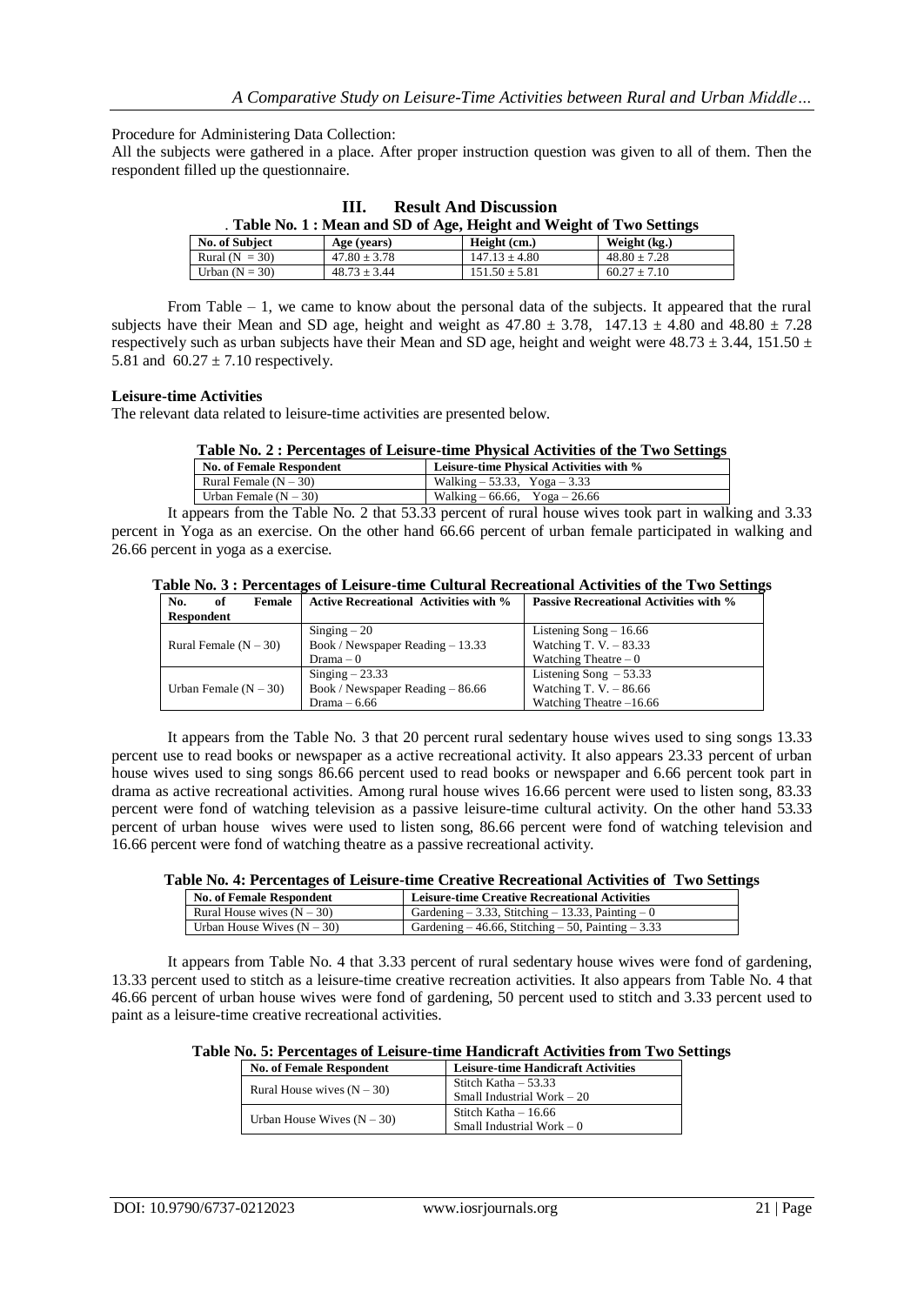It appears from Table No. 5 that 53.33 percent of rural house wives were used to stitch katha and 20 were used to do small industrial work as leisure-time handicrafts activities. It also appears that 16.66 percent of urban house wives were used to stitch katha and no one was used to do small industrial work as leisure-time handicraft activities.

| $1.000011$ and $0.0100001$ and $0.00001$ and $0.00001$ and $0.00001$ and $0.00001$ and $0.00001$ |                                                    |  |  |  |
|--------------------------------------------------------------------------------------------------|----------------------------------------------------|--|--|--|
| <b>No. of Female Respondent</b>                                                                  | <b>Leisure-time Family Recreational Activities</b> |  |  |  |
| Rural House wives $(N - 30)$                                                                     | Picnic $-20$ , Visiting Mela $-83.33$              |  |  |  |
|                                                                                                  | Tour $-16.66$ , Attending Festival $-33.33$        |  |  |  |
|                                                                                                  | Picnic $-43.33$ , Visiting Mela $-63.33$           |  |  |  |
| Urban House Wives $(N - 30)$                                                                     | Tour $-66.66$ , Attending Festival $-73.33$        |  |  |  |

### **Table No. 6 : Percentages of Leisure-time Family Recreational Activities of Two Settings**

It appears from Table No. 6 that 20 percent of rural house wives used to take part in picnic, 83.33 percent used to visit Mela, 16.66 percent used to take part in tour and 33.33 percent used to attend festival as leisure-time family recreational activities.

It also appears that 43.33 percent of urban house wives used to take part in picnic, 63.33 percent used to visit Mela, 66.66 percent used to prefer tour and 73.33 percent used to attend festival as their leisure-time family recreational activities.

| abic Tw. 7 . I creentages or incereational moti unicht or 1 wo betting |                                    |  |  |  |  |
|------------------------------------------------------------------------|------------------------------------|--|--|--|--|
| <b>No. of Female Respondent</b>                                        | <b>Recreational Instrument (%)</b> |  |  |  |  |
| Rural House wives $(N - 30)$                                           | $Harmonium - 0$ . Tabla - 0        |  |  |  |  |
| Urban House Wives $(N - 30)$                                           | Harmonium $-40$ . Tabla $-26.66$   |  |  |  |  |

# **Table No. 7 : Percentages of Recreational Instrument of Two Settings**

It appears from Table No. 7 that 40 percent of urban house wives had harmonium and 26.66 percent of urban house wives had Tabla as recreational instrument in their family.

| <b>Yearly Expenses for Recreation</b> | <b>Subjects</b> |               |  |  |
|---------------------------------------|-----------------|---------------|--|--|
|                                       | Rural $(\% )$   | Urban $(\% )$ |  |  |
| Below Rs. 2000/-                      | 63.33           | 6.66          |  |  |
| Rs. $2000/- - 4000/-$                 | 36.66           | 20            |  |  |
| Rs. $4000/- - 6000/-$                 |                 | 43.33         |  |  |
| Rs. $6000/- - 8,000/-$                |                 | 6.66          |  |  |
| Rs. $8000/- - 10000/-$                | 0               | 23.33         |  |  |

**Table No. 8 : Percentages of Yearly Expenses for Recreation of the Two Settings**

It appears from table no.8 that, yearly expenses of 63.33 percent of the rural subjects were below Rs. 2000/- and  $36.66$  percent were Rs. 2000/-  $-$  4000/- for recreational activities. It also appears that yearly expenses of 6.66 percent of the urban subject were below Rs. 2000/-, 20 percent were Rs. 2000/- – 4000/-, 43.33 percent were Rs. 4000/- – 6000/-, 6.66 percent were Rs. 6000/- – 8000/- and 23.33 percent were Rs. 8000/- – 10000/- for their recreational activities.

#### **Discussion on Leisure-Time Activities**

It appears from the leisure-time activities that the urban subjects had more leisure-time. They participated mainly in recreational activities. On the other hand, rural subjects used to participate mainly in physical activities during leisure-time. It was observed that, urban house wives lead a comfortable life style than rural house wives. On the other hand, rural house wives had less leisure-time due to their household works. **Wilcox,** 

#### **Castro, King, Housemann and Brownson** (2000) observed that rural

Women, especially southern and less educated women, were more sedentary than urban women. Rural women reported more personal barriers to leisure-time physical activities, cited caregiving duties as their top barriers (compared with lack of time for urban women) and had greater body mass indices.

#### **IV. Conclusion**

The present study has its own limitations. However, within these limitations following specific conclusion may be drawn.

#### **On Personal Data**

**A) Age:** Mean age of the urban middle aged sedentary house wives was higher than the rural house wives.

**B) Height:** Height of the urban subjects was higher than the rural group.

**C) Weight:** Weight of the urban subjects was higher than the rural group.